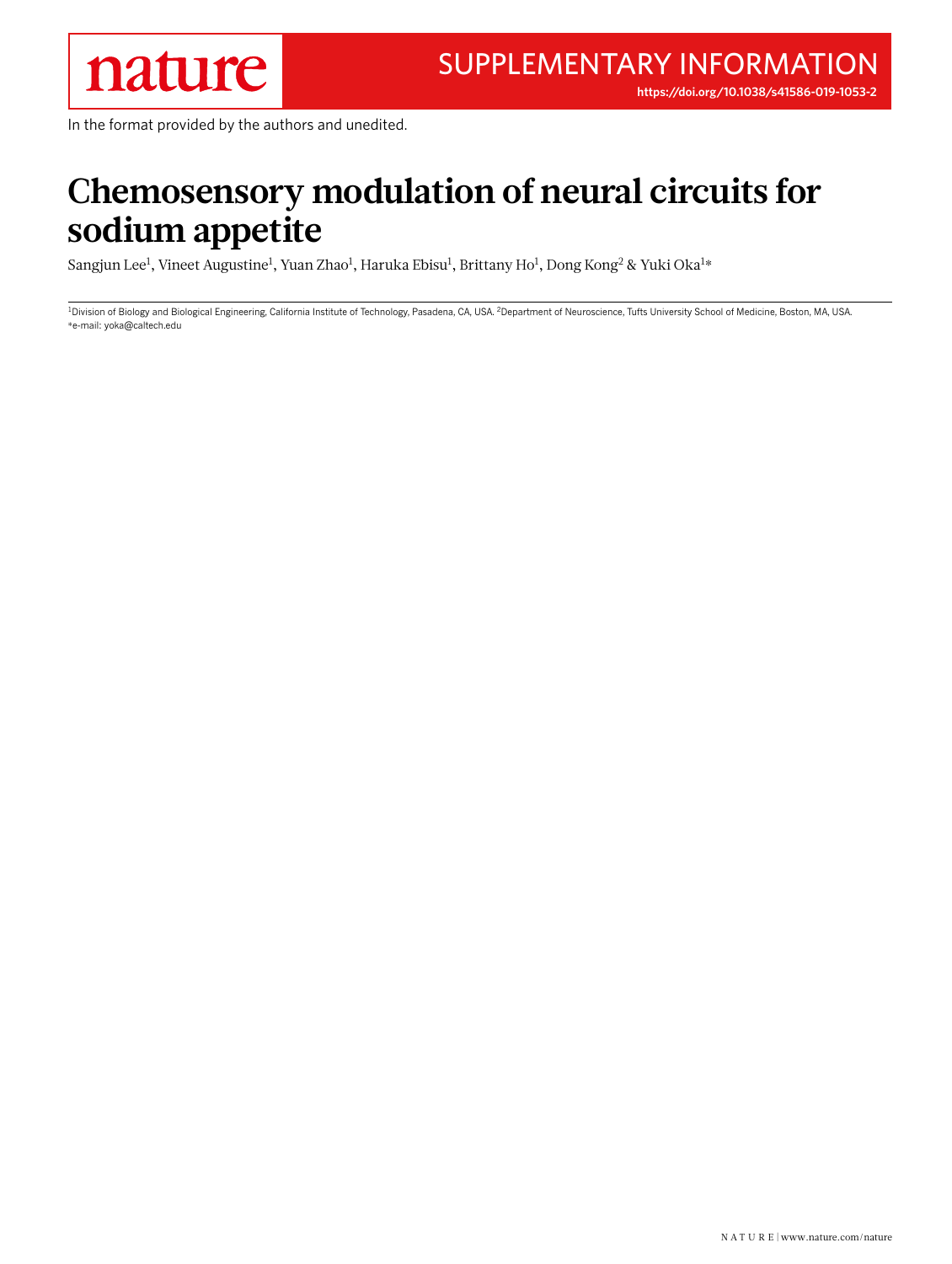## **Supplementary Information - Table 1: Statistics**

| <b>Figure Number</b>                            | Sample size<br>$(n = mice)$<br>otherwise<br>stated) | <b>Test</b>                                                           | P value  |
|-------------------------------------------------|-----------------------------------------------------|-----------------------------------------------------------------------|----------|
| 1a; Control vs - Sodium                         | 5,5                                                 | Kruskal-Wallis test (Dunn's multiple<br>comparisons test)             | 0.0015   |
| 1e; Empty vs NaCl                               | 4,10                                                | Kruskal-Wallis test (Dunn's multiple<br>comparisons test)             | 0.0204   |
| 1e; Water vs NaCl                               | 10,10                                               | Kruskal-Wallis test (Dunn's multiple<br>comparisons test)             | 0.0002   |
| 1f Total bout duration (s); - Sodium vs - Light | 4,8                                                 | Kruskal-Wallis test (Dunn's multiple<br>comparisons test)             | 0.0038   |
| 1f Total bout duration (s); - Light vs + Light  | 8,8                                                 | Kruskal-Wallis test (Dunn's multiple<br>comparisons test)             | 0.0031   |
| 1f # of bout; - Sodium vs - Light               | 4,8                                                 | Kruskal-Wallis test (Dunn's multiple<br>comparisons test)             | 0.0018   |
| 1f # of bout; - Light vs + Light                | 8,8                                                 | Kruskal-Wallis test (Dunn's multiple<br>comparisons test)             | 0.0046   |
| 1g; Non-stim vs co-stim                         | 8,8                                                 | Friedman test (Dunn's multiple<br>comparisons test)                   | 0.0009   |
| 1h; - Light vs + Light                          | 7,7                                                 | two-tailed Wilcoxon test                                              | 0.0156   |
| 2a, Session 1; eYFP vs ChR2                     | 8,10                                                | two-way repeated measure ANOVA<br>(Sidak's multiple comparisons test) | 0.0016   |
| 2a, Session 2; eYFP vs ChR2                     | 8,10                                                | two-way repeated measure ANOVA<br>(Sidak's multiple comparisons test) | 0.0117   |
| 2a, Session 3; eYFP vs ChR2                     | 8,10                                                | two-way repeated measure ANOVA<br>(Sidak's multiple comparisons test) | < 0.0001 |
| 2b, ChR2; +light vs -light                      | 6,6                                                 | two-tailed Wilcoxon test                                              | 0.0313   |
| 3c left; water vs 0.06M NaCl                    | 8,7                                                 | Kruskal-Wallis test (Dunn's multiple<br>comparisons test)             | 0.0041   |
| 3c left; water vs 0.15M NaCl                    | 8,7                                                 | Kruskal-Wallis test (Dunn's multiple<br>comparisons test)             | 0.0088   |
| 3c left; water vs 0.5 M NaCl                    | 8,7                                                 | Kruskal-Wallis test (Dunn's multiple<br>comparisons test)             | 0.0016   |
| 3d; KCI vs NaCl                                 | 9,9                                                 | two-tailed Wilcoxon test                                              | 0.0039   |
| 3e; + Ami vs - Ami                              | 9,9                                                 | two-tailed Wilcoxon test                                              | 0.0039   |
| 4b left; Control vs NaCl Oral                   | 7,7                                                 | Friedman test (Dunn's multiple<br>comparisons test)                   | 0.0323   |
| 4b middle; Control vs Water IG                  | 8,8                                                 | Kruskal-Wallis test (Dunn's multiple<br>comparisons test)             | 0.0221   |
| 4b middle; Control vs Water oral                | 8,6                                                 | Kruskal-Wallis test (Dunn's multiple<br>comparisons test)             | 0.0003   |
| 4b right; Control vs Glucose IG                 | 8,8                                                 | two-tailed Wilcoxon test                                              | 0.0078   |
| 4e left; NaCl IG vs NaCl Oral                   | 7,7                                                 | Friedman test (Dunn's multiple<br>comparisons test)                   | 0.0113   |
| 4e left; Water IG vs NaCl Oral                  | 7,7                                                 | Friedman test (Dunn's multiple<br>comparisons test)                   | 0.0214   |
| 4e left; Air IG vs NaCl Oral                    | 7,7                                                 | Friedman test (Dunn's multiple<br>comparisons test)                   | 0.0057   |
| 5b left; + Casp3 vs - Casp3                     | 18, 8                                               | two-tailed Mann-Whitney test                                          | < 0.0001 |
| 5b right; + Casp3 vs - Casp3                    | 18, 8                                               | two-tailed Mann-Whitney test                                          | < 0.0001 |
| 5f; + Ami vs - Ami                              | 7,7                                                 | two-tailed Wilcoxon test                                              | 0.0469   |
|                                                 |                                                     |                                                                       |          |